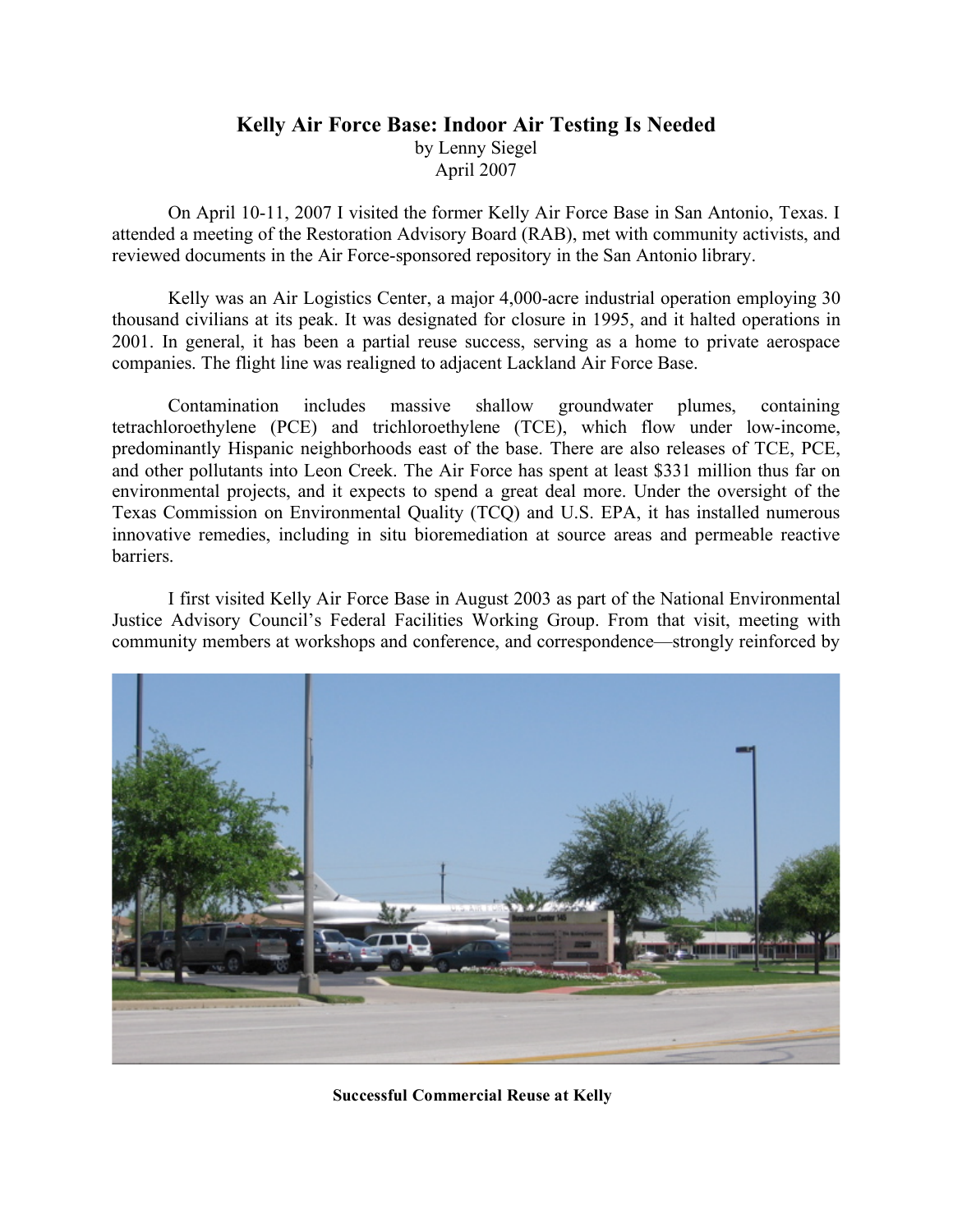statements by RAB members this April—I learned that members of adjacent neighborhoods blamed their health problems on exposure to pollution from Kelly. They also charged that the Air Force had spent most of its cleanup money enabling industrial reuse, ignoring the health of people in the neighborhoods. The groundwater remedies are designed to prevent additional offpost migration, but no action is being taken to clean up volatile compounds that have already pooled under the community.

The Air Force and other government agencies say that the claims of health injury are baseless because people don't drink water from the shallow aquifers. If there is no pathway, then the decision to let the PCE and TCE already under the neighborhoods degrade naturally, with monitoring, makes sense.

But since my first visit, I've wondered whether vapors from shallow groundwater contamination, well above 100 parts per billion in places for both PCE and TCE, was volatilizing and migrating into people's homes. If the inhalation pathway has been complete, that might explain some of the health problems that the neighbors associate with the contamination. It may also, as some community members want, lead to active treatment approaches that would more rapidly reduce groundwater contamination under the neighborhoods.



**Edge of contaminated neighborhood along East Kelly Air Force Base**

Recently, I found some data that reinforces my concerns. In a February 2007 Public Health Assessment for the East Kelly area, the U.S. Agency for Toxic Substances and Disease Registry  $(ATSDR)^1$  reported maximum PCE and TCE concentrations in soil gas of 14,230 and 618 micrograms per cubic meter  $(\mu g/m^3)$ , respectively. Though ATSDR uses the Johnson-

 $\frac{1}{1}$ <sup>1</sup>"Public Health Assessment for East Kelly Air Force Base," Agency for Toxic Substances and Disease Registry, February 27, 2007, p. E-2.